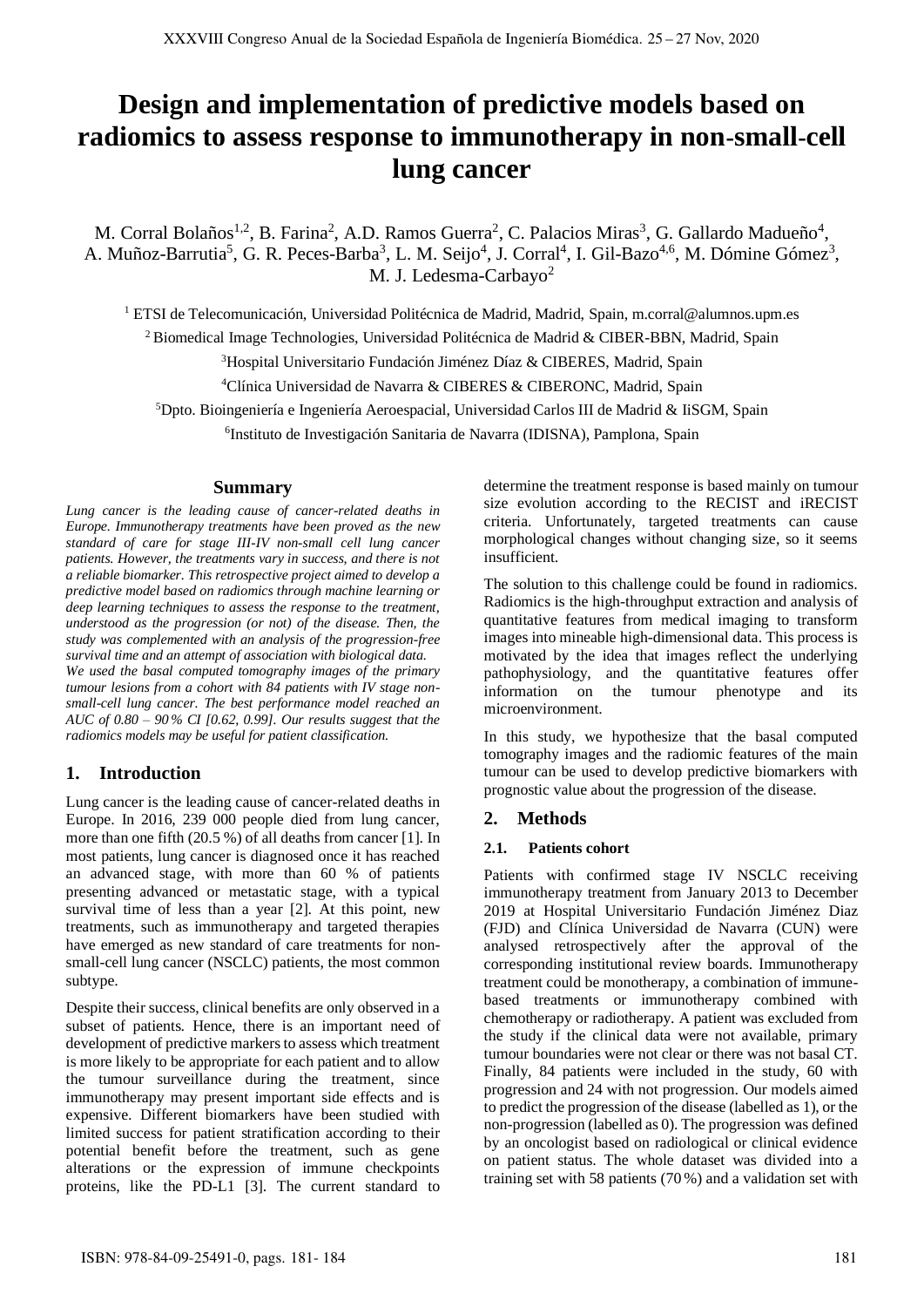26 patients (30 %), they were balanced to get a similar proportion of progression/non-progression response to the treatment. From the whole dataset we had information of the PD-L1 expression levels in 34 patients.

## **2.2. Imaging and tumour segmentation process**

In this project, the basal computed tomography lung images were employed. The acquisition and reconstruction parameters are summarized in Table 1.

The segmentation of the main lesions was performed using syngo®.via software. This tool provides a semiautomatic seed-based method for tumour segmentation, although manual correction was commonly required. After segmentation, images were exported to DICOM format and transformed into Nearly Raw Raster Data (NRRD) [4] format through a MATLAB script to work with them in other environments.

| Acquisition               |                     |           |  |  |  |  |
|---------------------------|---------------------|-----------|--|--|--|--|
| Tube voltage              | <b>80 KVP</b>       | 1 image   |  |  |  |  |
|                           | 100 KVP             | 22 images |  |  |  |  |
|                           | <b>120 KVP</b>      | 58 images |  |  |  |  |
|                           | <b>140 KVP</b>      | 3 images  |  |  |  |  |
| Tube current              | $<$ 300 mA          | 34 images |  |  |  |  |
|                           | $300 - 500$ mA      | 21 images |  |  |  |  |
|                           | $> 500 \text{ mA}$  | 28 images |  |  |  |  |
| Exposure time             | 285 ms              | 1 image   |  |  |  |  |
|                           | $426 - 493$ ms      | 12 images |  |  |  |  |
|                           | $500 - 562$ ms      | 71 images |  |  |  |  |
| Image reconstruction      |                     |           |  |  |  |  |
| Slice<br><b>Thickness</b> | $1 \text{ mm}$      | 38 images |  |  |  |  |
|                           | $1.5 \text{ mm}$    | 22 images |  |  |  |  |
|                           | $2 \text{ mm}$      | 21 images |  |  |  |  |
|                           | $3 \text{ mm}$      | 2 images  |  |  |  |  |
| Convolutional<br>kernel   | B, B26f, B30f, B31f | 59 images |  |  |  |  |
|                           |                     | 16 images |  |  |  |  |
|                           | FC01                | 9 images  |  |  |  |  |

**Table 1:** *Image acquisition and* reconstruction *parameters.*

# **2.3. Radiomic features extraction and test-retest**

The feature extraction was performed through *PyRadiomics*, an open-source Python package [5]. The radiomic features were extracted from both intranodular and perinodular regions, as well as from both regions merged. The perinodular region mask was generated through a morphological dilation of the tumour mask. It was used a 4 mm, 5 mm, or 6 mm radius 3-D spherical structural element for tumours with major axis length  $(2D)$  <25 mm,  $\geq$  25 mm and 50 mm, respectively. After dilation, the tumour mask was subtracted from the dilated area which produced the border mask.

In this project, first order features, shape-based features and texture features (obtained from the Gray Level Cooccurrence Matrix, GLCM; Gray Level Run Length Matrix, GLRLM; Gray Level Size Zone Matrix, GLSZM; Neighbouring Gray Tone Difference Matrix, NGTDM; and Gray Level Dependence Matrix, GLDM) were extracted from original images as well as from different filtered images: the Laplacian of gaussian, wavelet decomposition, square root, and local 3D binary pattern. Shape features were not extracted for the perinodular mask. Moreover, we performed the feature extraction with four different pairs of hyperparameters associated with the resampling resolution and bin width discretization to choose the best performance radiomic features subset.

Then, non-reproducible features were discarded using test/re-test scans from the Reference Image Database to Evaluate Therapy Response (RIDER) dataset [6]. This data set is composed of 31 NSCLC patients who underwent two chest CT scanners by using the same imaging protocol and the same scanner with a difference of 15 minutes. All those features whose Lin's concordance correlation coefficient value was lower than 0.9 were discarded.

## **2.4. Machine learning model building**

We developed four types of models attending to the different feature extraction regions of interest: a model for the intranodular region, the perinodular region, the model which merged the regions and a model which uses both intranodular and perinodular features (Figure 1). For the feature selection and training strategy, we used the Python open-source package *Scikit-learn* [7].



**Figure 1:** *a) Original CT slide, b) In orange, perinodular mask. In white, intranodular mask. The union of both masks composes the merged mask.* 

To avoid the *curse of dimensionality* several steps for dimensionality reduction were performed. Firstly, Pearson's correlation coefficient was used to remove one feature from each pair of highly correlated features. Afterwards, we used two additional methods for feature selection based on a logistic regression algorithm: recursive feature selection (a wrapper method) and LASSO feature selection (an embedded method). Then, each subset of selected features was used to train three different types of machine learning classical algorithms: logistic regression, support vector machines (SVM) and random forest, and their performance was evaluated on the validation test.

For both feature selection and training stages, each classifier was trained on the training set using 3-fold cross-validation. Moreover, we used Bayesian sequential model-based optimization (SMBO) for hyperparameter tuning with the Python package *Scikit-optimize* [8]. In all the steps, the classifier which achieved the highest AUC score was selected as the candidate solution.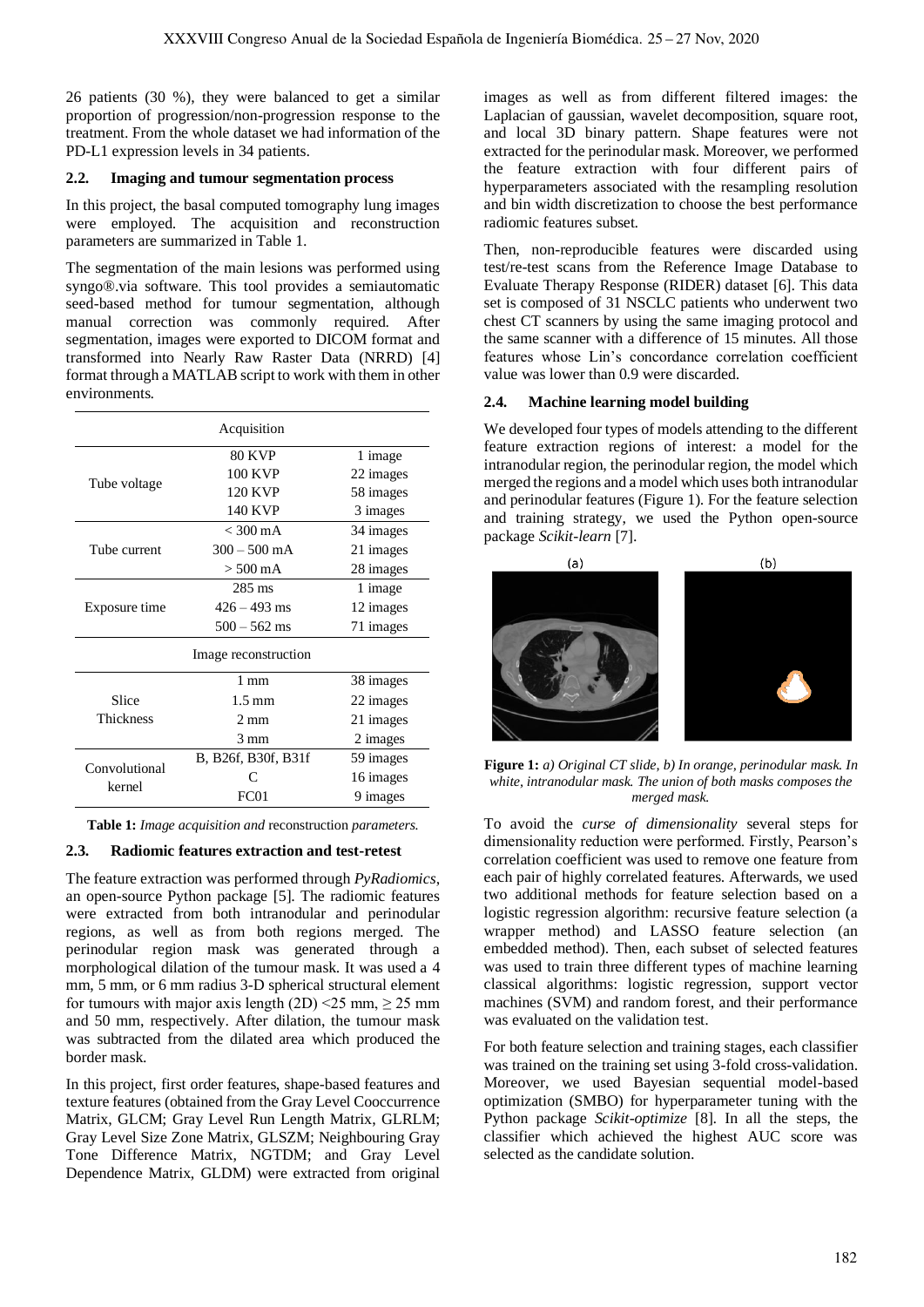#### **2.5. Deep learning model building**

Due to the limited number of available samples, we opted to develop a convolutional neural network (CNN) model through transfer learning on an already developed CNN model for prediction of lung nodule malignancy [9], whose architecture followed the one published by Causey et al. [10], *NoduleX*. This task was done with *Keras* software package (a Python deep learning API) [11].

The input of the CNN was a small 3D volume of dimensions 5x47x47 pixels. These volumes have been extracted selecting the centroid of the tumour and getting the above and below slices through a Python implementation. The pixel values were rescaled by dividing by the maximum pixel intensity in the cropped volume. To deal with overfitting, real-time data augmentation has been performed. Since the model is developed through transfer learning, the weights of the first layers are exported from the previous model, while only the three top layers are trained to adjust the output to the new task during 200 epochs. Moreover, we tested the effect of *early stopping* on the models. In this case, we use the 20 % of samples of the training set for validation (i.e., 46 samples for training, 12 for validation, 26 for testing). After, we also tested to *unfreeze* all layers and adjust their weights with a small learning rate and during just 30 epochs.

#### **2.6. Model selection and statistical analysis**

We considered various metrics to choose the candidate solutions for each region of interest. Firstly, all classifiers whose AUC differed more than 0.05 between training and validation were discarded, and when there were two similar performance models, the one with the lowest standard deviation during training was preferred. We computed the 90 % confidence interval (CI) of the validation AUC using the Delong method. To check whether the classifier achieved a significant stratification for each kind of patient (i.e., if the classifier probability scores are significantly different between the patients in which the disease progresses or not), we calculated the p-value using the Mann-Whitney U test. We used the Youden Index to select the optimal cut-off point of the classifiers. Then, we compute other metrics such as the accuracy, balanced accuracy, sensitivity, and specificity to get a better insight into the behaviour of the models. All metrics were compared with a baseline classifier which always classified the most common class.

To correlate the classifier behaviour with biological meaning, we used the spearman rank-order correlation to analyse the relevance between the PD-L1 expression levels and the selected features of the best performance classifier.

Finally, we evaluated the progression-free survival (PFS) (i.e., the time between the first immunotherapy cycle and the progression/death date) with the Kaplan-Meier method for each one of the stratified groups by the selected classifier. Endpoints were the progression of the disease, death from any cause or any recurrence. The log-rank test was used to compare the survival distributions of the two groups. Moreover, we used Cox's proportional hazard model to evaluate how the different features (covariates) of each sample affect the survival time of the subject. The KaplanMeier curves and Cox's models have been developed through the Python open-source package *lifelines* [12].

## **3. Results**

The main issue of most of the developed models was their high variance between the training and validation performance. Indeed, no perinodular model achieved the requirements to be considered. Anyway, some models of the other regions of interest reached acceptable stability (Figure 2). In the intranodular region of the tumour, an SVM model achieved an AUC of  $0.70 - 90\%$  CI [0.52, 0.88], however, its accuracy was worse than the baseline classifier, so it had no practical purpose. For the features in the merged region, the best classifier reached an AUC of 0.76 – 90% CI [0.58, 0.93]. Anyway, the best performance was achieved by a logistic regression method which uses 20 selected features by recursive feature elimination among the intra- and perinodular features, AUC of 0.80 – 90% CI [0.62, 0.99].



**Figure 2:** *Performance of the best classifiers in the training and validation set. The validation set shows the 90 % CI.* 

The 20 selected features were extracted with a voxel resampling of 3 mm isotropic resolution and 25 bin width discretization. Five of them correspond to the intranodular region, and 15 to the perinodular region. Moreover, just one was computed from the original image, and the other 19 were computed from filtered images. The spearman rank-order correlation revealed three significant correlations between the features and the PD-L1 expression: the intranodular wavelet-HHH GLSZM Small Area Emphasis, perinodular wavelet-LHH first order Root Mean Squared and the perinodular square root NGTDM Busyness (p-value < 0.05). Nonetheless, the correlation coefficient value of these features is below 0.5, which means soft correlation.

Regarding the CNN models, all of them obtained similar results with AUCs between 0.643 and 0.703 in the validation phase. The model with slightly better performance was the one with early stopping after 153 epochs and only the training of the three last layers. This model reached an AUC of 0.703 - 90% CI [0.48, 0.92]. To compare the machine learning and the deep learning model, we used additional metrics which are presented in Table 2 and the ROC curves (Figure 3)

|     | p-value | <b>AUC [90% CI]</b> | Acc. | Sens. | Spec. |
|-----|---------|---------------------|------|-------|-------|
| ML  | 0.01    | $0.80$ [0.62, 0.99] | 0.85 | 0.84  | 0.86  |
| DL. | 0.06    | $0.70$ [0.48, 0.92] | 0.81 | 0.84  | 0.71  |

**Table 2:** *Different metrics for the ML and DL performance. Acc: Accuracy, Sens: Sensitivity, Spec: Specificity*